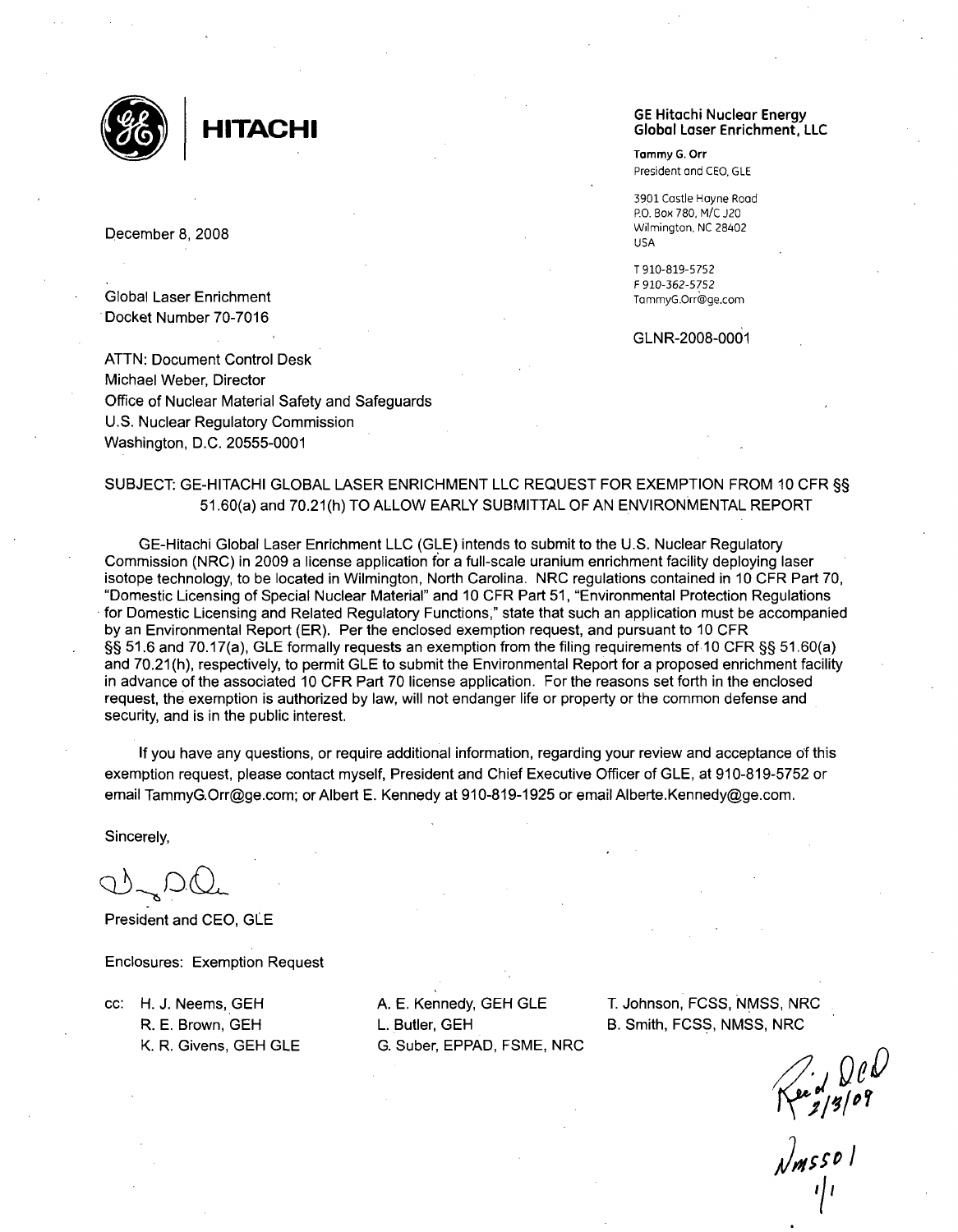## **GE-HITACHI** GLOBAL LASER **ENRICHMENT LLC REQUEST** FOR **EXEMPTION** FROM **10** CFR §§ 51.60(a) **AND 70.21(h)** TO ALLOW **SUBMITTAL** OF **ENVIRONMENTAL** REPORT **IN ADVANCE** OF FACILITY **LICENSE APPLICATION**

#### **I** Introduction

GE-Hitachi Global Laser Enrichment LLC (GLE) intends to submit to the U.S. Nuclear Regulatory Commission (NRC) in 2009 a license application for a full-scale uranium enrichment facility deploying laser isotope technology, to be located in Wilmington, North Carolina. NRC regulations contained in 10 CFR Part 70, "Domestic Licensing of Special Nuclear Material" and 10 CFR Part 51, "Environmental Protection Regulations for Domestic Licensing and Related Regulatory Functions," state that such an application must be accompanied by an Environmental Report (ER). Specifically, 10 CFR § 70.21, "Filing," states that: "A license application for a uranium enrichment facility must be accompanied by an Environmental Report required under subpart A of part 51 of this chapter." 10 CFR  $\S$  70.21(h). Section 51.60, "Environmental report - materials licenses," states, in pertinent part:

> (a) Each applicant for a license or other form of permission, or an amendment to or renewal of a license or other form of permission issued pursuant to parts 30, 32, 33, 34, 35, 36, 39, 40, 61, 70 and/or 72 of this chapter, and covered by paragraphs  $(b)(1)$  through  $(b)(5)$  of this section, shall submit with its application . . . a separate document, entitled "Applicant's Environmental Report" or "Supplement to Applicant's Environmental Report," as appropriate.

10 CFR § 51.60(a). *See also* 10 CFR § 51.60(b)(1)(vii) ("As required by paragraph (a) of this section, each applicant shall prepare an [ER] for **...** [i]ssuance or renewal of a license or other form of permission for **...** [c]onstruction and operation of a uranium enrichment facility.")

Consistent with representations made to the NRC Staff, GLE plans to submit the ER for its proposed enrichment facility no more than three months in advance of the associated license application. It is GLE's expectation that this would allow the NRC to commence its acceptance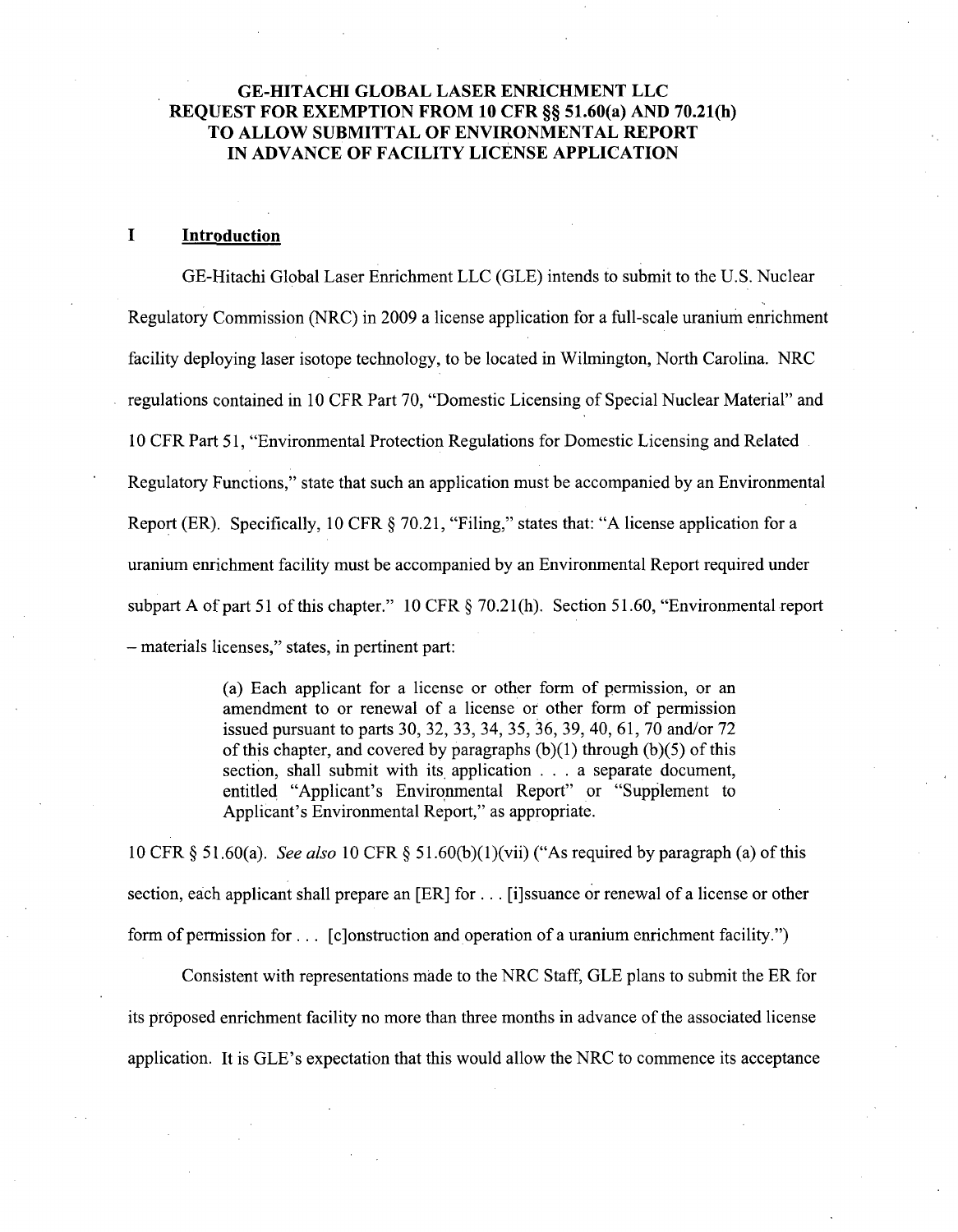review of the ER upon submittal thereof, and to docket the ER if it meets the applicable NRC acceptance criteria. The NRC regulations identified above, however, appear to require that the ER and the license application be submitted concurrently. This, in fact, is the conclusion reached by the NRC Staff in connection with another prospective license applicant's request to submit a "stand-alone" ER prior to the license application so that the NRC could initiate its acceptance review. The Staff stated that:

> NRC regulations in 10 CFR 51 require the preparation of an ER for the license application for the proposed [enrichment facility]. 10 CFR 51.60(a) states that the ER must be submitted with the license application. Therefore, a request for an exemption from 10 CFR 51.60(a) is necessary for the NRC to initiate an acceptance review and docketing of a stand-alone ER. To initiate the NRC's consideration of an exemption, you should submit a formal request.<sup>1</sup>

Therefore, pursuant to 10 CFR  $\S$  51.6 and 10 CFR  $\S$  70.17 (concerning specific

exemptions), GLE hereby formally requests an exemption from the filing requirements of

10 CFR § § 51.60(a) and 70.21 (h), to permit GLE to submit the ER for its proposed enrichment

facility in advance of the associated 10 CFR Part 70 license application.<sup>2</sup> For the reasons

discussed below, GLE's request for exemption from  $\S$ § 51.60(a) and 70.21(h) is authorized by

law, will not endanger life or property or the common defense and security, and is in the public

interest. Accordingly, GLE respectfully requests that the NRC grant the requested exemption.

*See* Letter from Michael Tschiltz, Deputy Director, Fuel Facility Licensing Directorate, NRC, to Rod Krich, Director, Regulatory Affairs, AREVA NC, Inc., "Eagle Rock Enrichment Facility, Request for Acceptance Review of an Early Environmental Report" (Oct. 8, 2008), *available* at ADAMS Accession No. ML082730713.

<sup>2</sup>Insofar as licensing of the proposed uranium enrichment facility also may require the issuance of byproduct and source material licenses to GLE under 10 CFR Parts 30 and 40, respectively, GLE also requests exemptions from any provision therein that may otherwise preclude advance submittal of an ER. *See* 10 CFR §§ 30.32(f), 40.31 **(f)** (stating that applications for licenses to receive and possess byproduct material and source material for the conduct of any activity which the Commission has determined pursuant to 10 CFR Part 51, Subpart A to significantly affect the quality of the environment "shall be accompanied by any Environmental Report"); 10 CFR § 40.31 (k) ("A license application for a uranium enrichment facility must be accompanied by an Environmental Report required under subpart A of part 51 of this chapter."). 10 CFR §§ 30.11 and 40.14 permit specific exemptions of the type requested herein.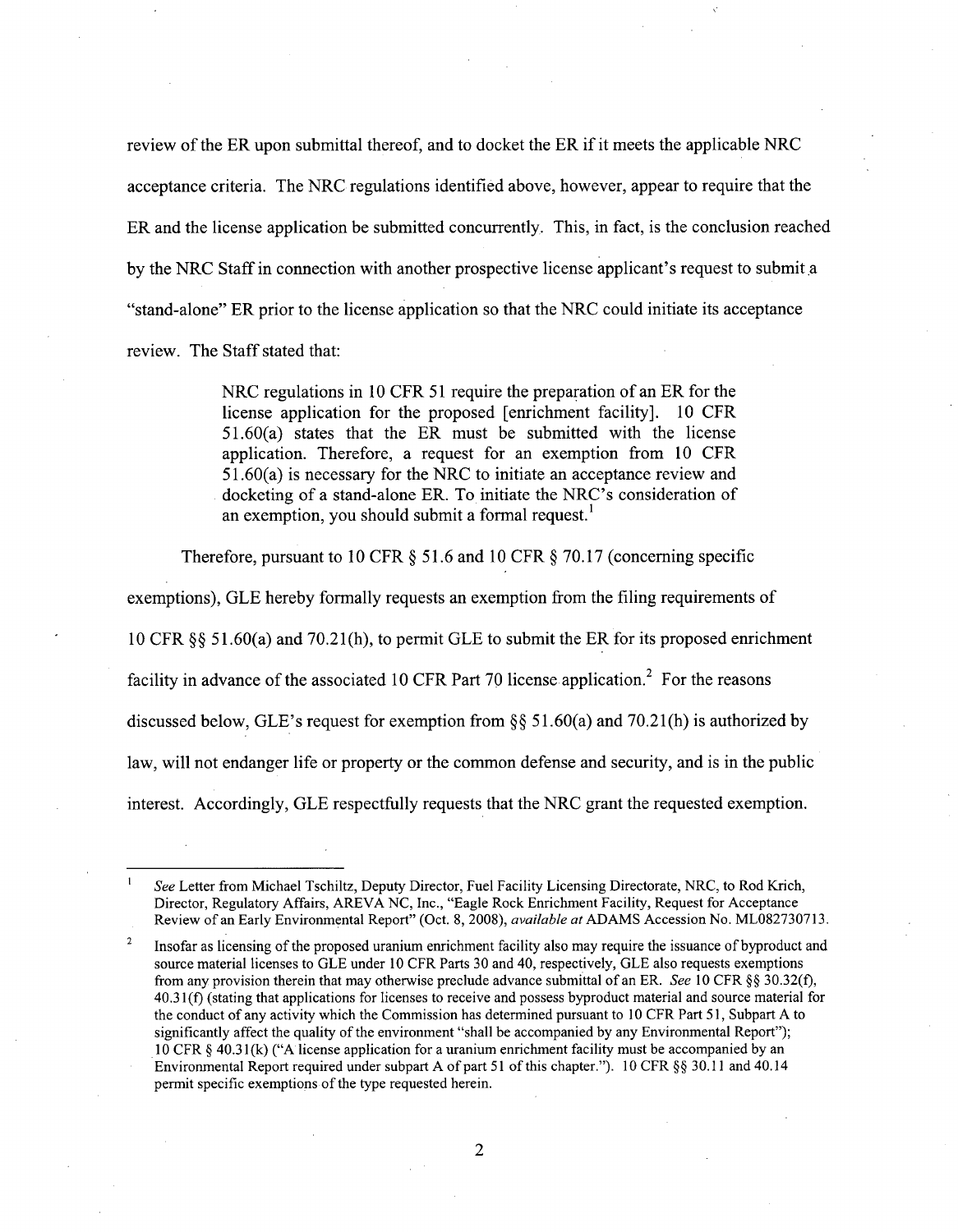## **II.** The Requested Exemption is Authorized **By** Law.

The requested exemption is authorized by law because there is no statutory prohibition on its issuance. Section 193 of the Atomic Energy Act (AEA) of 1954, as amended, which sets forth requirements specific to the licensing of a uranium enrichment facility, requires the NRC to prepare an environmental impact statement (EIS) before the hearing on the issuance of a license for the construction and operation of such a facility is completed. *See* 42 U.S.C. § 2243(a) (2006). Section 193 does not, however, preclude an applicant from submitting its ER (which is intended to support the NRC's preparation of an EIS) before the license application. Additionally, **AEA** Section 182, which contains provisions applicable to the submittal and review of license applications, does not preclude the advance submittal of an applicant's ER. *See* 42 U.S.C. § 2232 (2006).

Accordingly, because there is no statutory prohibition on the requested exemption, it is authorized by law and should be granted.

# III. The Requested Exemption Will Not Endanger Life or Property or the Common Defense and Security.

The requested exemption seeks relief from a purely administrative or procedural requirement; *i.e.*. concurrent submittal of the ER and license application. As explained above, GLE is seeking NRC approval to submit the ER in advance of the license application by no more than three months. GLE still would be required to submit (and would, in fact, submit) a full license application for the proposed enrichment facility.<sup>3</sup> GLE's advance submittal of the ER (a NEPA-related document) would in no way obviate the NRC's obligation to perform a complete review of GLE's license application to ensure compliance with applicable environmental and

**<sup>3</sup>** The relatively small gap between submittal of the ER and license application (i.e., no more than 3 months) is not likely to render any information in the ER "stale" for purposes of the NRC's licensing review.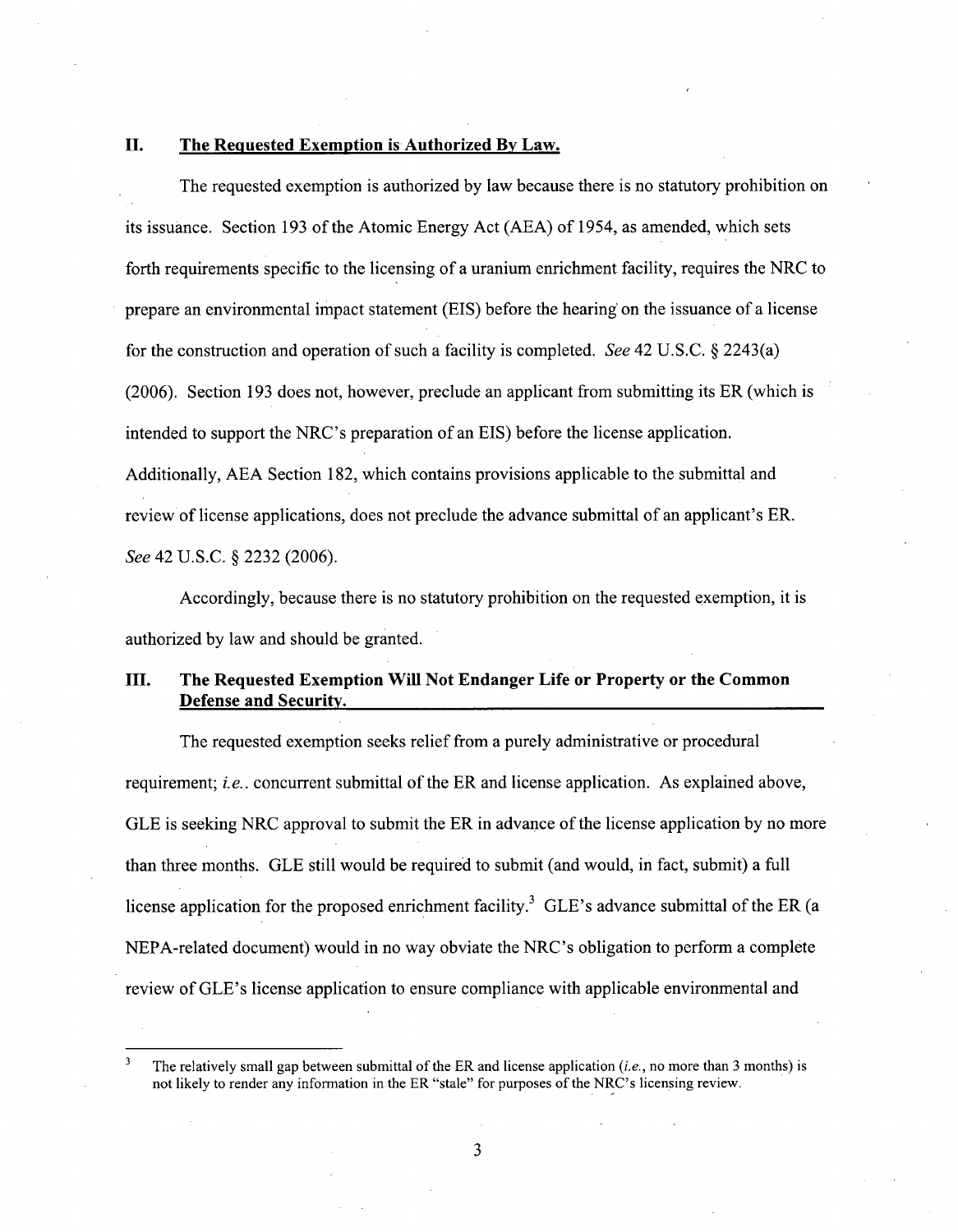safety requirements, as established by statute and regulation. See 10 CFR  $\S$  70.31(a). In fact, NRC regulations expressly preclude the issuance of a license to build and operate a uranium enrichment facility "if the Commission finds that the issuance of such license would be inimical to the common defense and security or would constitute an unreasonable risk to the health and safety of the public." 10 CFR  $\S$  70.31(d). Accordingly, the requested exemption will not endanger life or property or the common defense and security.

### IV. The Requested Exemption Is In the Public Interest.

Finally, the requested exemption is in the public interest. Construction and operation of the GLE enrichment facility will help achieve an important national objective of national energy security policy long recognized by Congress, the Department of Energy, and other federal agencies. That objective is to assure the availability of diverse *domestic* sources of enriched uranium, in order to lessen dependence on foreign sources and to increase security of supply, through the use of more advanced and energy-efficient technologies than are currently available in the United States.<sup>4</sup> The NRC staff explicitly recognized this important national policy objective in its FEISs for the National Enrichment Facility (NEF) and the American Centrifuge

Congress has noted that "domestic enrichment capability is essential for maintaining energy security" (S. REP. No. 101-60, at 20 (1989)), and that "a healthy and strong uranium enrichment program is of vital national interest" (H.R. REP. No. 102-474, pt. 2 at 76 (1992)). Specifically, national security interests require assurance that "the nuclear energy industry in the United States does not become unduly dependent on foreign sources of uranium or uranium enrichment services." S. REP. No. 102-72, at 144-45 (1991). The Energy Policy Act of 1992 expressly cites the "national need to avoid dependence on imports." 42 U.S.C. 2296b-6(a). In a 2002 letter to the NRC that references interagency discussions led by the National Security Council, the DOE cited the need to promote and maintain a viable and competitive domestic uranium enrichment industry for the foreseeable future. *See* Letter from William D. Magwood, Director, Office of Nuclear Science and Technology, DOE, to Martin J. Virgilio, Director, Office of Nuclear Material Safety and Safeguards, NRC (July 25, 2002) *available* at ADAMS Accession No. ML022350130. To enable the potential commercial deployment of the SILEX technology in the United States, the U.S. and Australian governments entered into an Agreement for Cooperation that came into force in May 2001.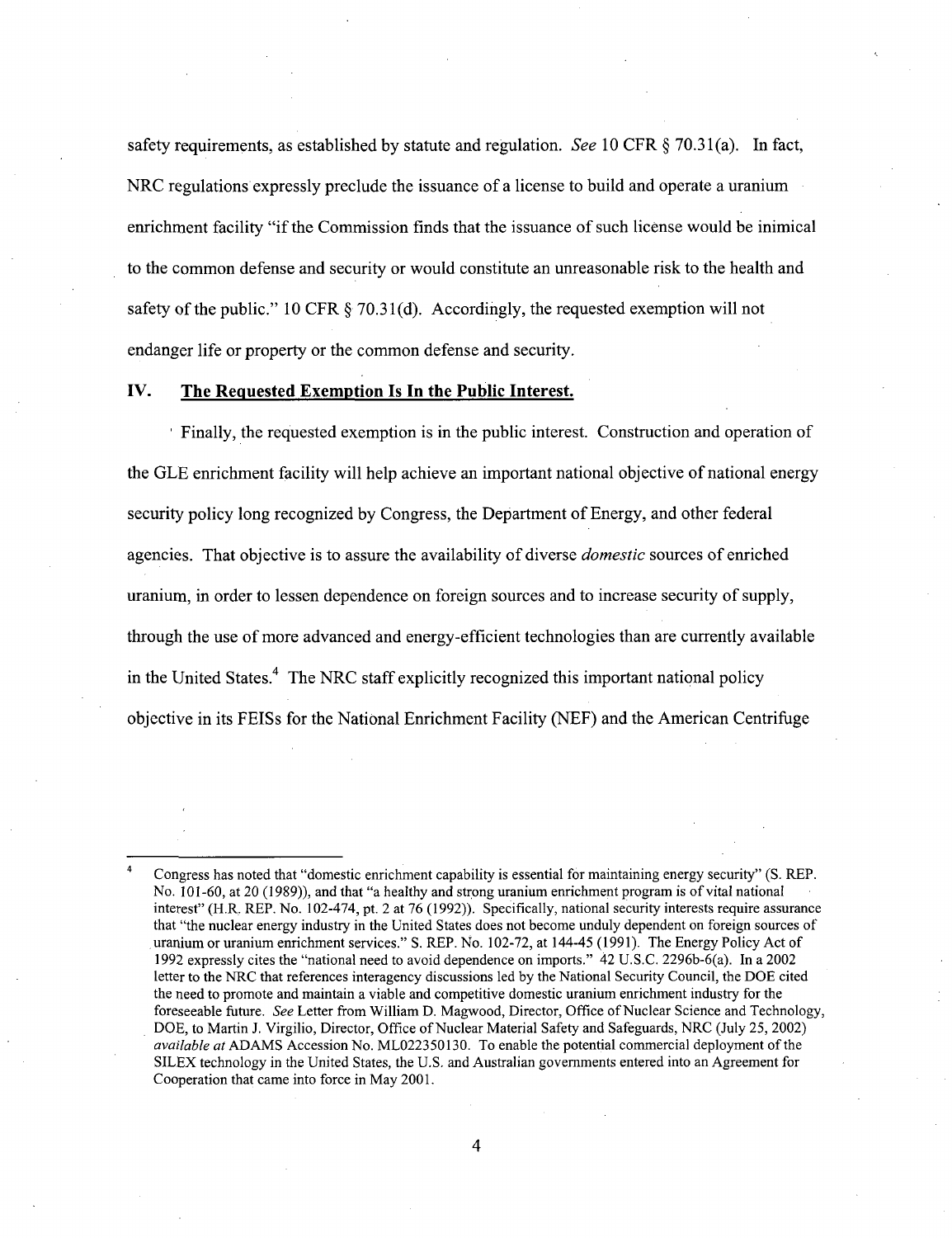Plant (ACP) licensing actions, $5$  as did the Licensing Board and the Commission in related adjudicatory decisions.<sup>6</sup>

In addition, the industry has previously conveyed to the NRC the importance of having multiple domestic enrichment facilities - owned by different entities and deploying different enrichment technologies – assuring a diverse and reliable fuel supply.<sup>7</sup> The need for prompt deployment of additional domestic enrichment capacity is critical given projections of supply and demand, and the clear need to expand the nation's nuclear infrastructure to accommodate numerous planned new U.S. reactors. $8\text{ As a potential domestic provider of enrichment services,}$ GLE is seeking to deploy its enrichment technology on a commercial scale in the near-term to facilitate its entry into the market and to help meet the growing demand for uranium enrichment services. An efficient licensing process, which will include, *inter alia,* NRC Staff review of GLE's ER and the preparation of an EIS, is integral to achieving the foregoing objectives.

Significantly, in the prior NEF and ACP licensing proceedings, the Commission emphasized the need for the timely completion of those proceedings. <sup>9</sup> Toward that end, the Commission imposed detailed milestone schedules in both cases.<sup>10</sup> As GLE previously has

**8** *See, e.g.,* NUREG-1834, at 1-3 to -5 (including various enrichment demand and supply forecasts cited therein).

**<sup>10</sup>***See* LES Hearing Notice, 69 Fed. Reg. at 5875-77; USEC Hearing Notice, 69 Fed. Reg. at 61,413-14.

*See* NUREG- 1790, Vol. 1, Environmental Impact Statement for the Proposed National Enrichment Facility in Lea County, New Mexico at 1-2 (June 2005); NUREG-1834, Environmental Impact Statement for the Proposed American Centrifuge Plant in Piketon, Ohio, Vol. 1, at 1-5 to -6 (Apr. 2006).

**<sup>6</sup>***See La. Energy Services, L.P.* (National Enrichment Facility), LBP-05-13, 61 NRC 385, 442, *aff'd,* CLI-05-28, 62 NRC 721, 726 (2005).

**<sup>7</sup>** Letter from J. O'Neill and C. Peterson, Shaw Pittman, L.L.P. to M. Lesar, NRC (Nov. 13, 2002) *available at* ADAMS Accession No. ML023250521.

**<sup>9</sup>** *See* In the Matter of Louisiana Energy Services, L.P. (National Enrichment Facility); Notice of Receipt of Application for License; Notice of Availability of Applicant's Environmental Report; Notice of Consideration of Issuance of License; and Notice of Hearing and Commission Order, 69 Fed. Reg. 5873 (Feb. 6, 2004) ("LES Hearing Notice"); USEC, Inc. (American Centrifuge Plant); Notice of Receipt of Application for License; Notice of Availability of Applicant's Environmental Report; Notice of Consideration of Issuance of License; and Notice of Hearing and Commission Order, 69 Fed. Reg. 61,411 (Oct. 18, 2004) ("USEC Hearing Notice").